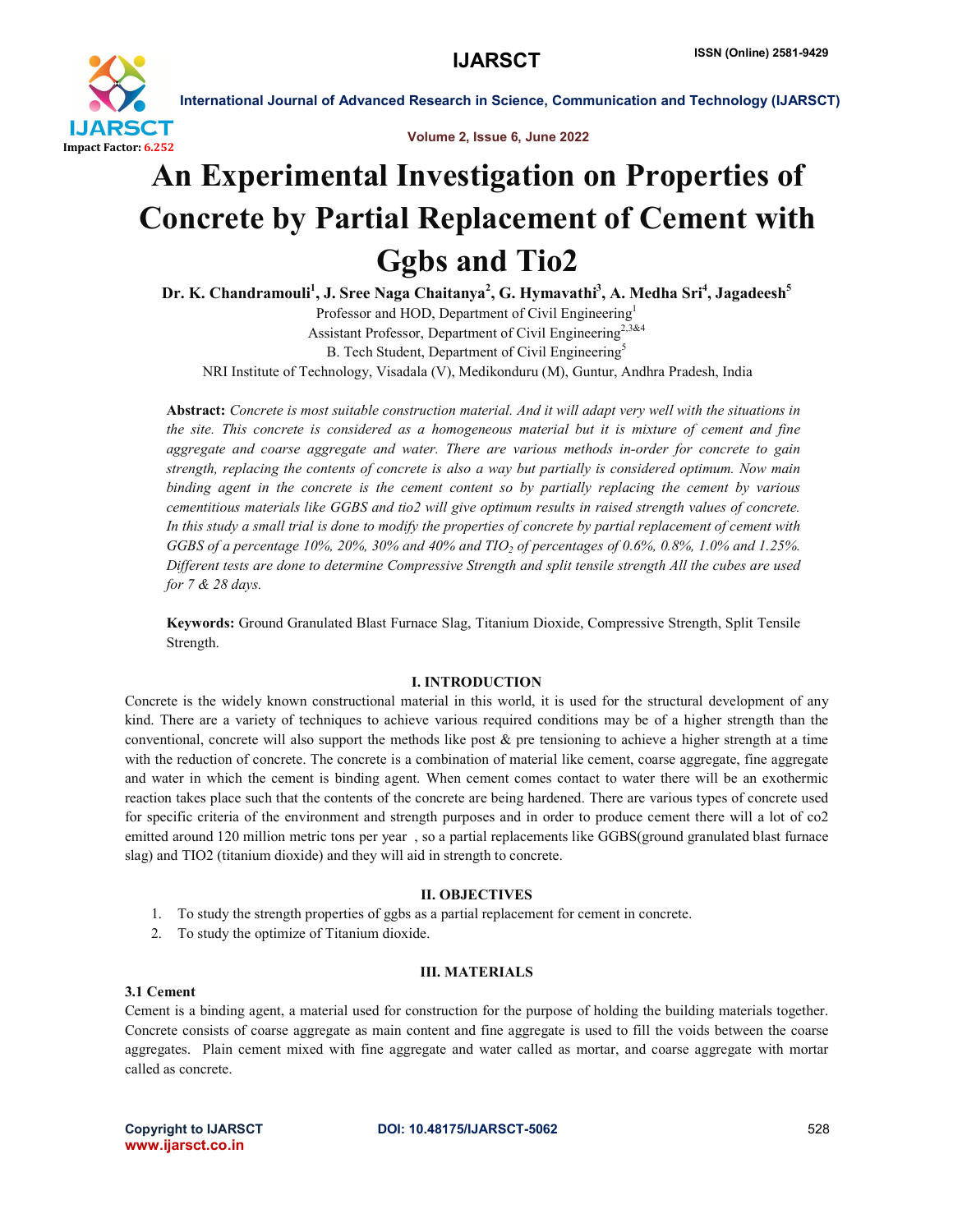

#### Volume 2, Issue 6, June 2022

#### 3.2 Aggregate

Aggregate properties greatly influence the behaviour of concrete, since they occupy about 80% of the total volume of concrete.

# 3.3 Water

Water is one of the most important elements in construction and is required for the preparation of mortar, mixing of cement concrete and for curing work etc. The quality of water used has a direct impact on the strength of the motor and cement concrete in the construction work.

#### 3.4 GGBS

GGBS (ground granulated blast furnace slag) is a white colored furnace slag produced from the iron ore refining furnaces. The main content of GGBS is oxides of calcium, silica, aluminum, and magnesium. Calcium oxide is typically of 40% in GGBS.

# 3.4 Titanium Dioxide (TIO2)

The titanium dioxide is a naturally occurring chemical which is of a composition of titanium and oxygen. It is an inorganic compound. This material gives great flexural strength and it also gives white color to the concrete.

# IV. EXPERIMENTAL RESULTS

#### 4.1 Compressive Strength

The cube specimens of 150mm x 150mm x150mmwere cast and tested in compression testing machine for 7 and 28days of curing period for different proportions of concrete mix and presented in table below.

|                |                 | Compressive Strength, N/mm <sup>2</sup> |        |        |  |
|----------------|-----------------|-----------------------------------------|--------|--------|--|
|                | S.No. % of GGBS | 28Days                                  | 56Days | 90Days |  |
|                | $0\%$           | 49.82                                   | 54.08  | 57.81  |  |
| $\mathfrak{D}$ | 10%             | 50.27                                   | 54.53  | 58.74  |  |
| $\mathbf{3}$   | 20%             | 50.80                                   | 55.35  | 59.16  |  |
| 4              | 30%             | 51.12                                   | 55.50  | 59.80  |  |
| 5              | 40%             | 53.93                                   | 58.60  | 62.86  |  |
| 6              | 50%             | 51.37                                   | 55.66  | 59.75  |  |

Table 1.1: Compressive strength of concrete with GGBS as partial replacement of cement in concrete

| S.No. % of Tio2<br>28 Days<br>56Days<br>57.81<br>49.82<br>54.08<br>$0\%$<br>$0.6\%$<br>56.67<br>65.87<br>61.46<br>$\mathfrak{D}$<br>57.33<br>$0.8\%$<br>61.98<br>$\mathbf{3}$<br>66.74 |   |       | Compressive Strength, $N/mm^2$ |       |         |  |
|----------------------------------------------------------------------------------------------------------------------------------------------------------------------------------------|---|-------|--------------------------------|-------|---------|--|
|                                                                                                                                                                                        |   |       |                                |       | 90 Days |  |
|                                                                                                                                                                                        |   |       |                                |       |         |  |
|                                                                                                                                                                                        |   |       |                                |       |         |  |
|                                                                                                                                                                                        |   |       |                                |       |         |  |
|                                                                                                                                                                                        | 4 | $1\%$ | 59.10                          | 63.96 | 68.78   |  |
| 56.53<br>61.70<br>1.2%<br>$\varsigma$                                                                                                                                                  |   |       |                                |       | 65.99   |  |

Table 1.2: Compressive strength of concrete with tio2 as partial replacement of cement in concrete

|        |                                 | Compressive Strength, $N/mm^2$ |       |       |
|--------|---------------------------------|--------------------------------|-------|-------|
| Sl. No | $GGBS+TiO2$                     | 28 Days 56 Days 90 Days        |       |       |
|        | $0\%$                           | 49.82                          | 54.08 | 57.81 |
|        | $40\%GGBS+1\%$ Tio <sub>2</sub> | 61 15                          | 66.64 | 70.99 |

Table 1.3: Compressive strength of Concrete with GGBS and TiO2

## 4.2 Split Tensile Strength Results

At the age of 7 and 28days, the cylindrical specimens (150mm diameter x 300mm height) were tested for evaluating the split tensile strength.

www.ijarsct.co.in

## Copyright to IJARSCT DOI: 10.48175/IJARSCT-5062 **529**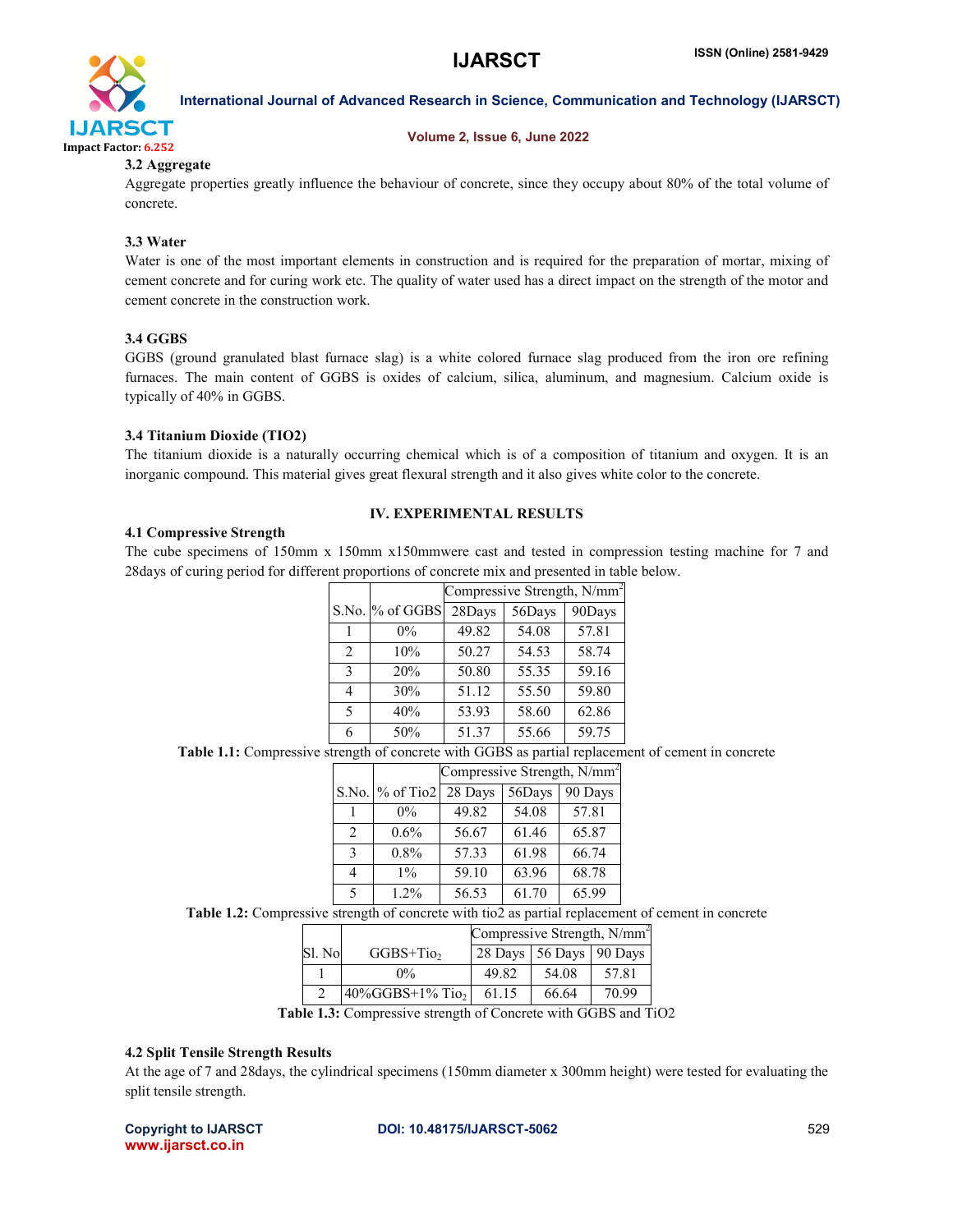

#### Volume 2, Issue 6, June 2022

Table 1.4: Split tensile strength of concrete with GGBS as partial replacement of cement in concrete

|                |                 | Split tensile strength, N/mm <sup>2</sup> |        |        |  |
|----------------|-----------------|-------------------------------------------|--------|--------|--|
|                | S. No % of GGBS | 28Days                                    | 56Days | 90Days |  |
|                | $0\%$           | 4.83                                      | 5.25   | 5.65   |  |
| $\mathfrak{D}$ | 10%             | 4.93                                      | 5.34   | 5.76   |  |
| $\mathbf{3}$   | 20%             | 5.05                                      | 5.48   | 5.89   |  |
|                | 30%             | 5.10                                      | 5.55   | 5.95   |  |
| $\sim$         | 40%             | 5.50                                      | 5.97   | 6.44   |  |
| 6              | 50%             | 5.09                                      | 5.54   | 5.93   |  |

Table 1.5: Split tensile strength of concrete with tio2 as partial replacement of cement in concrete

|                             |                  | Split tensile strength, N/mm <sup>*</sup> |         |         |
|-----------------------------|------------------|-------------------------------------------|---------|---------|
| Sl. No                      | TiO <sub>2</sub> | 28 days                                   | 56 days | 90 days |
|                             | $0\%$            | 4.83                                      | 5.25    | 5.65    |
| $\mathcal{D}_{\mathcal{A}}$ | $0.6\%$          | 5.47                                      | 5.95    | 6.36    |
| 3                           | $0.8\%$          | 5.60                                      | 6.09    | 6.51    |
|                             | $1\%$            | 5.96                                      | 6.48    | 6.98    |
| 5                           | 1.2%             | 5.59                                      | 6.06    | 6.53    |

Table 1.6: Split tensile strength of concrete with GGBS and to2 as partial replacement of cement in concrete

|         |                           | Split tensile strength, $N/mm^2$ |                         |      |
|---------|---------------------------|----------------------------------|-------------------------|------|
| $SL$ No | GGBS and Tio <sub>2</sub> |                                  | 28 days 56 days 90 days |      |
|         | $0\%$                     | 4.83                             | 5.25                    | 5.65 |
|         | 10%                       | 6.29                             | 6.85                    | 7.38 |

## V. CONCLUSION

In this study, the concrete ingredients like cement are partially replaced by GGBS and TIO2 respectively. GGBS varied different percentages of 10%, 20%,30%,40%, 50%.and TIO2 is varied with different percentages like 0.6%, 0.8%, 1.0%, 1.2%

- 1. At 40% partial replacement of GGBS with cement the compressive strength of concrete at 7 and 28 days are 38.39 and 53.93 N/mm<sup>2</sup>.
- 2. At 40% partial replacement of GGBS with cement the split tensile strength of concrete at 7 and 28 days are 3.87 and 5.50  $N/mm^2$ .
- 3. At 1% partial replacement of titanium dioxide with cement the compressive strength of concrete at 7 and 28 days are  $41.60$  and  $59.10$  N/mm<sup>2</sup>.
- 4. At 1% partial replacement of titanium dioxide with cement the split tensile strength of concrete at 7 and 28 days are 4.06 and 5.96  $N/mm^2$ .
- 5. By the combination of 40% GGBS  $+1\%$  Tio<sub>2</sub> with cement the compressive strength of concrete at 7 and 28 days are  $42.07$  and  $61.15$  N/mm<sup>2</sup>.
- 6. By the combination of 40% GGBS +1% Tio<sub>2</sub> with cement the split tensile strength of concrete at 7 and 28 days are 4.39 and 6.29  $N/mm^2$ .

#### **REFERENCES**

- [1]. M. Devasena, V. Sangeetha, "implications of Nano-titanium Dioxide incorporation in Cement Matrix",102(2),2021,567-573
- [2]. Dr.k. chandramouli, j Sree Chaitanya, "strength studies on concrete withdolomite and GGBS"
- [3]. Jay Sorathiya, Dr. Siddharth Shah, Mr. Smit Kacha, "Effect on Addition of Nano "Titanium Dioxide" (TiO2) on Compressive Strength of Cementitious Concrete",1,201,219-225, ICRISET.
- [4]. Ishwar Chandra Thakur, N. Kisku, J.P. Singh, Sheo Kumar, "Properties of concrete incorporated with GGBS",5(8),2016,275-281, IJRET.

Copyright to IJARSCT DOI: 10.48175/IJARSCT-5062 **530** www.ijarsct.co.in [5]. J. Suresh Kumar, D. Gayathri, T. Naresh Kumar, "Study on behavior of TiO2 and GGBS with respect to